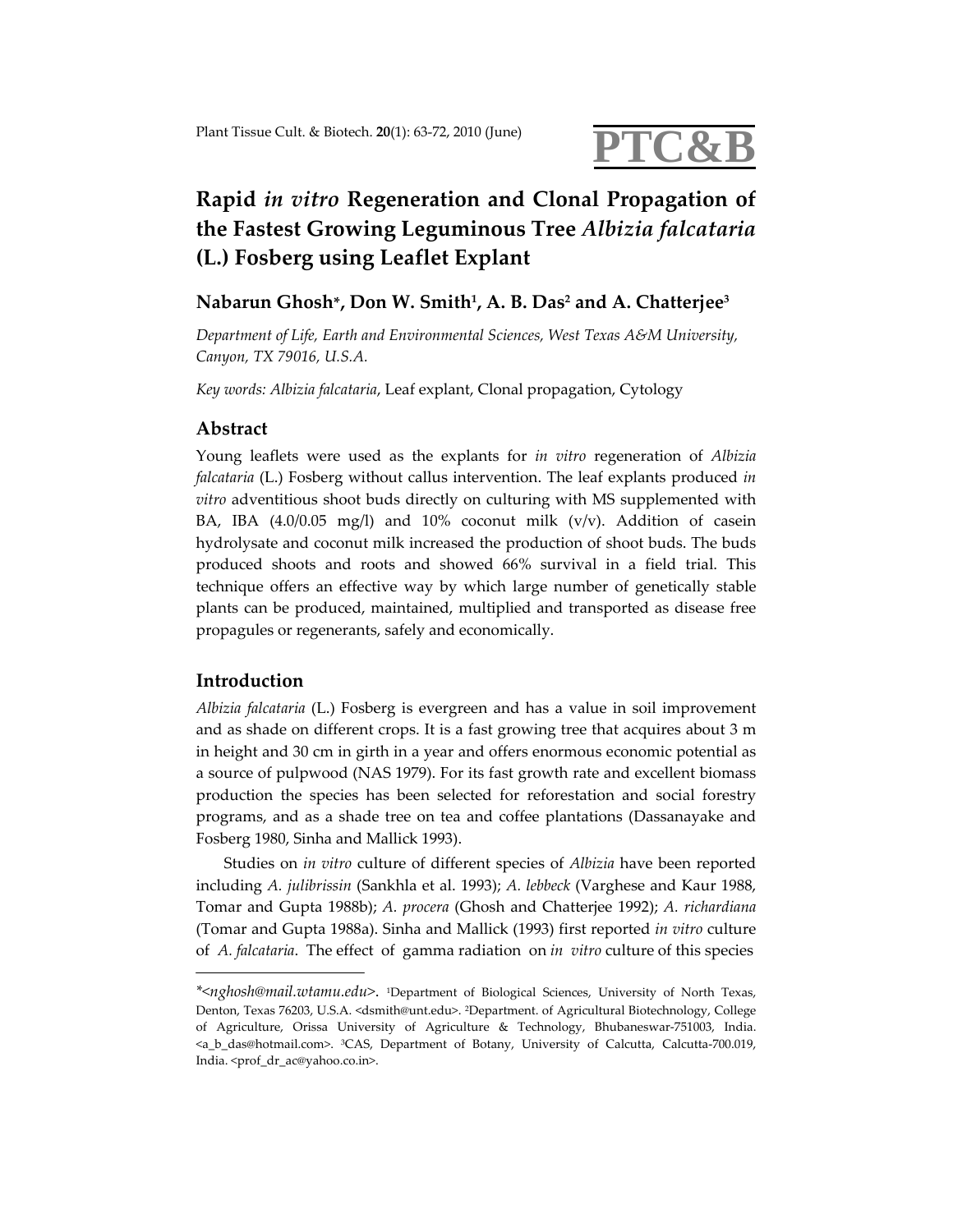was also reported (Ghosh 1993, Ghosh et al. 1995). In those studies cotyledon explants were used to establish the cultures. Present communication reports on a successful *in vitro* regeneration of plantlets from shoot buds directly produced on leaflet explants, an accomplishment not previously reported for *A. falcataria*. The potential application of *in vitro* techniques for the genetic improvement and propagation of trees for the purpose of various economic uses has been described (Venkateswaran and Gandhi 1982). These techniques offer an effective way by which large numbers of genetically stable plants can be produced, maintained, multiplied and transported as disease free propagules or regenerants, safely and economically.

Callus cultures of forest trees, similar to that of herbaceous plants, display genetic instabilities: polyploidy, aneuploidy, etc. (Bonga 1977, D'Amato 1978). As it is evident that polyploidy and other chromosomal instabilities occur in tree callus cultures, it seems reasonable to expect that the apparently strong tendency away from polyploidy and homozygosity displayed in forest trees should ensure that regenerated plants will be normal diploids (Conger 1981).

*In vitro* regeneration of this tree species using young leaflets without callus intervention can open a new way for the important of tree species that could be useful for mass propagation and genetic improvement of this woody species.

#### **Materials and Methods**

Since the seed size often influences the germination rate (Foster and Janson 1985), only the uniform large, mature, dry and apparently healthy seeds of *Albizia falcataria* (L.) Fosberg were selected. The seeds were surface sterilized with 5% Tween‐20 for 20 min and washed with sterile distilled water. The seeds were germinated in hormone and vitamin free half strength of MS with 0.6% agar  $(w/v)$  (Fisher Scientific A360-500). After six weeks the expanded young leaflets were excised and inoculated aseptically on the modified MS with different concentrations and combinations: BA, Kn, IBA, NAA and growth supplements: coconut milk (CM) ( $v/v$ ) and casein hydrolysate (CH) ( $w/v$ ) (Table 1). Three per cent  $(w/v)$  sucrose was used in the medium and gelled with 0.5%  $(w/v)$  agar powder. The pH of the media was adjusted to 5.8 before autoclaving at 1.05 kg/cm<sup>2</sup> and 121°C for 16 minutes. All aseptic manipulations were carried out under a laminar airflow hood. One hundred mg leaf explants were inoculated per culture tube keeping ten tubes as replica for each treatment (Table 1). After inoculation the culture tubes and vessels were maintained in the culture room at  $25 \pm 1$ °C with 60% relative humidity under a 16 hr photoperiod with 36 µE/cm2/sec from cool white fluorescent light.

Of the different sets of culture, the leaf explants produced adventitious shoot buds directly on MS supplemented with 4.0 mg/l BA, 0.05 mg/l IBA and 10%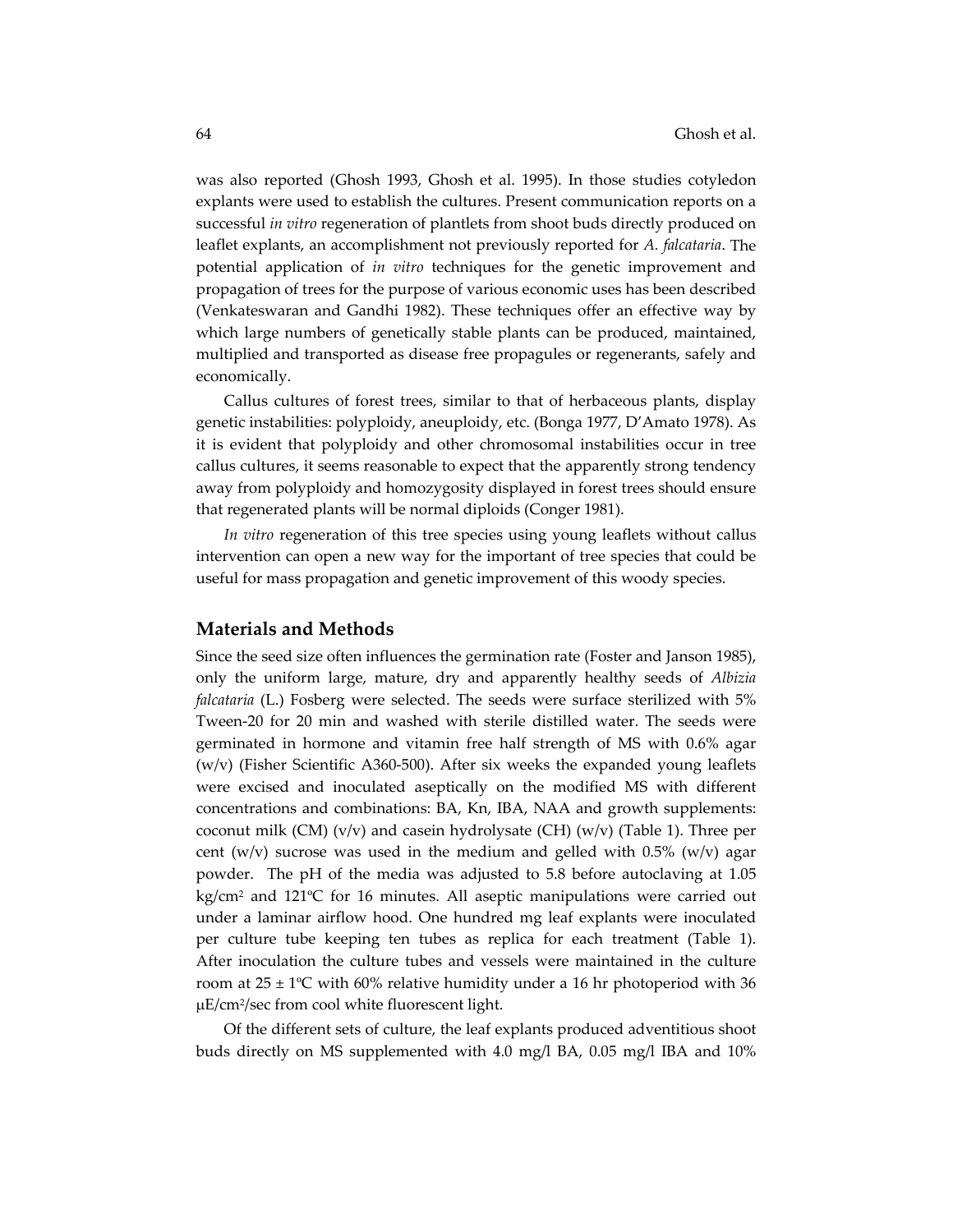coconut milk  $(v/v)$  (Fig. 2A,B). There was an increase in number of shoot buds produced per 100 mg of leaflet explant in the sets supplemented with CH and CM (Fig. 3).

| BA     | Kn     | <b>IBA</b> | CM                 | Response of leaflet explants                                          | % of explants |
|--------|--------|------------|--------------------|-----------------------------------------------------------------------|---------------|
| (mg/l) | (mg/l) | (mg/l)     | $(\% \text{ V/v})$ | (after 21 days)                                                       | responded     |
|        | 0.1    | 0.005      | 10                 | No response                                                           | $\Omega$      |
|        | 0.2    | 0.01       | 10                 | White friable callus, non-regenerative                                | $15 - 20$     |
|        | 0.5    | 0.02       | 10                 | Light green friable callus                                            | $15 - 20$     |
|        | 1.0    | 0.03       | 10                 | Green compact callus                                                  | $25 - 30$     |
|        | 2.0    | 0.04       | 10                 | Green friable callus developed from<br>the cut end of the explant     | $45 - 50$     |
|        | 4.0    | 0.05       | 10                 | Hard compact green callus                                             | $60 - 70$     |
|        | 6.0    | 0.1        | 10                 | Yellowish green friable callus                                        | $45 - 50$     |
| 0.1    |        | 0.005      | 10                 | Leaflets enlarged                                                     | $20 - 25$     |
| 0.2    |        | 0.01       | 10                 | A few rows of cells emerged in the<br>margin of the leaflets          | $20 - 25$     |
| 0.5    |        | 0.02       | 10                 | The leaflets became twisted, without<br>callusing                     | $15 - 20$     |
| 1.0    |        | 0.03       | 10                 | Light green callus emerged from the<br>cut end of the leaflets        | $40 - 45$     |
| 2.0    |        | 0.04       | 10                 | Dark compact callus,<br>non-regenerative                              | $65 - 70$     |
| 4.0    |        | 0.05       | 10                 | Green globose shoot buds emerged<br>from the cut ends of the leaflets | $65 - 70$     |
| 6.0    |        | 0.1        | 10                 | Green granular callus                                                 | $55 - 60$     |

**Table 1. Response of leaf explants of** *A. falcataria* **in MS with BA, Kn, IBA and CM.** 

The regenerated microshoots (Fig. 2C) of 2 ‐ 2.5 cm length were transferred to two sets of rooting media, one with and the other without agar (liquid) supplemented with IBA and NAA of different concentrations (Table 2). The rooted microshoots (2D) were transferred to vessels with filter paper bridges dipped in liquid Knop's medium (Evans and Nason 1953). They were held in the liquid medium for 10 ‐ 12 days to have a balanced root/shoot development. The rooted plants (2F) were transferred to pots for further growth in the green house (Fig. 2G).

For cytological observations root tips were excised from the regenerated plantlets, pretreated with a mixture of saturated solutions of para‐dichloro‐ benzene : 0.0002 M oxiquinolene (1 : 1) for 3 hr, fixed in Carnoy's fluid for 24 hr, hydrolyzed with 2N HCl at 60ºC for 8 min and stained with 2% aceto‐orcein for 45 min. After squash preparation (Sharma and Sharma 1980), the well‐scattered metaphase plates were observed under the high power and oil immersion lenses and photographs were taken using an Olympus BX40 microscope equipped with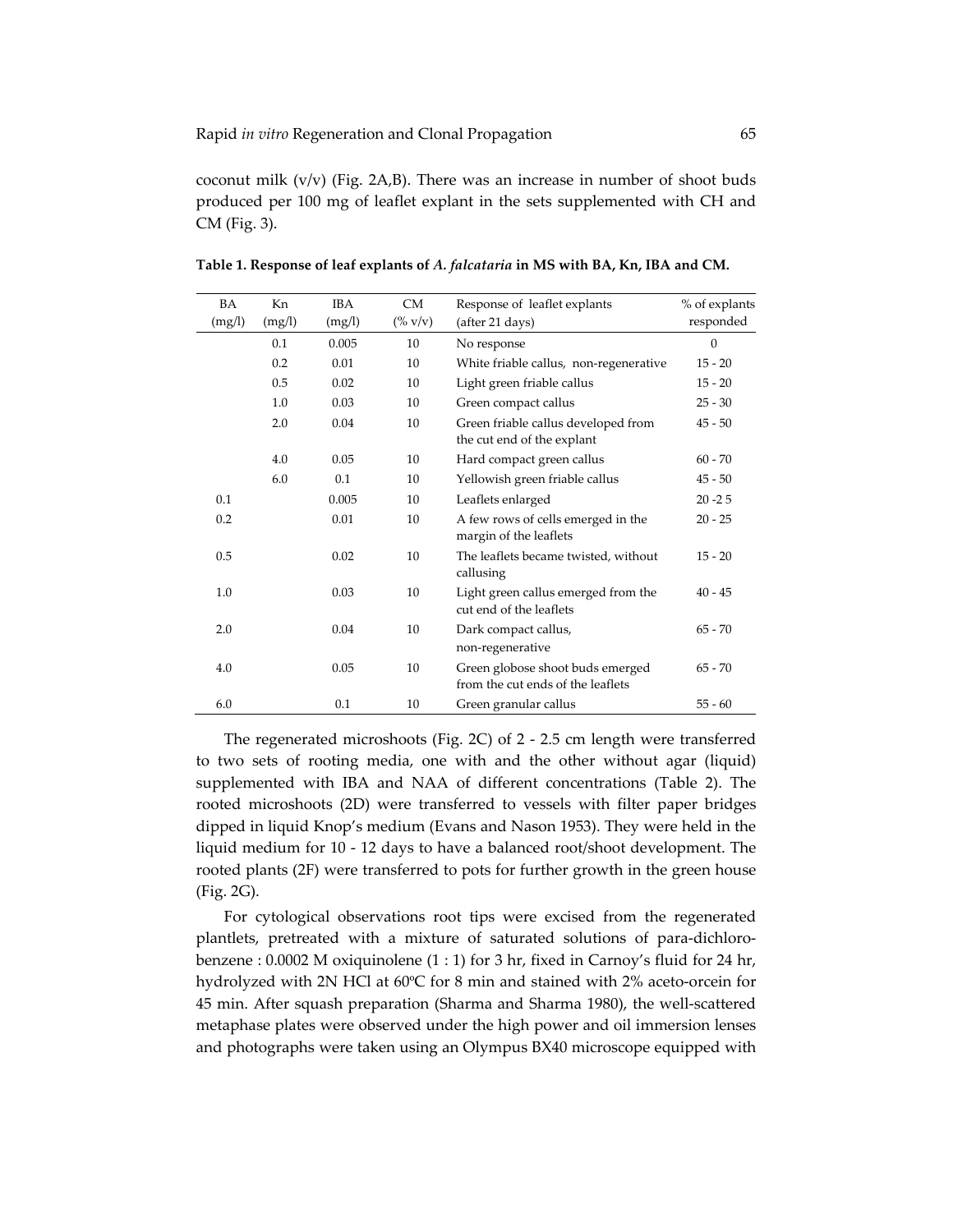an Olympus DP‐70 digital camera connected to the computer with Image Pro 6.0 software.

#### **Results and Discussion**

MS was used for *in vitro* regeneration of 25 species of legumes (Evans et al. 1983). BA and Kn were used of which BA showed better morphogenetic response (Table 1). Sometimes the addition of CM improved morphogenetic response. The leaf explants responded differently to different combinations and concentrations of growth factors added to MS (Table 1). Direct regeneration of shoot buds using MS supplemented with BA, IBA  $(4.0/0.05 \text{ mg/l})$  and CM 10%  $(v/v)$  (Fig. 1) were obtained. The addition of 2 - 12 mg/l CH with CM (50 - 100 mg/l) increased the number of shoot buds per unit of leaflet explants (Fig. 1).



Set A = CH 50 mg/l, CM 2% (v/v). Set B = CH 60 mg/l, CM 4% (v/v). Set C = CH 70 mg/l, CM 6%  $(v/v)$ . Set D = CH 80 mg/l, CM 8%  $(v/v)$ . Set E = CH 90 mg/l, CM 10%  $(v/v)$ . F = CH 100 mg/l, CM 12%  $(v/v)$ Fig.1. Effect of different concs. of CM and CH on shoot bud regeneration of *A. falcataria*.

Both the culture medium and the explants turned brown after two weeks of culture. Browning is generally resulted from the oxidation of phenolic compounds released from the cut ends of the explants by polyphenoloxidases (Mayer and Harel 1979), peroxidases (Vaughn and Duke 1984) or air (Robinson 1983). The oxidized products, quinones, are known to be highly reactive, inhibit enzyme activity and lead to the death of explants (Hu and Wang 1983). The inclusion of an antioxidant, polyvinylpyrrolidone (PVP) inhibited browning and subsequent death of the leaf explants. After several trials it was found that 0.5% PVP (w/v) prevented browning. PVP and polyvinylpolypyrrolidone (PVPP} were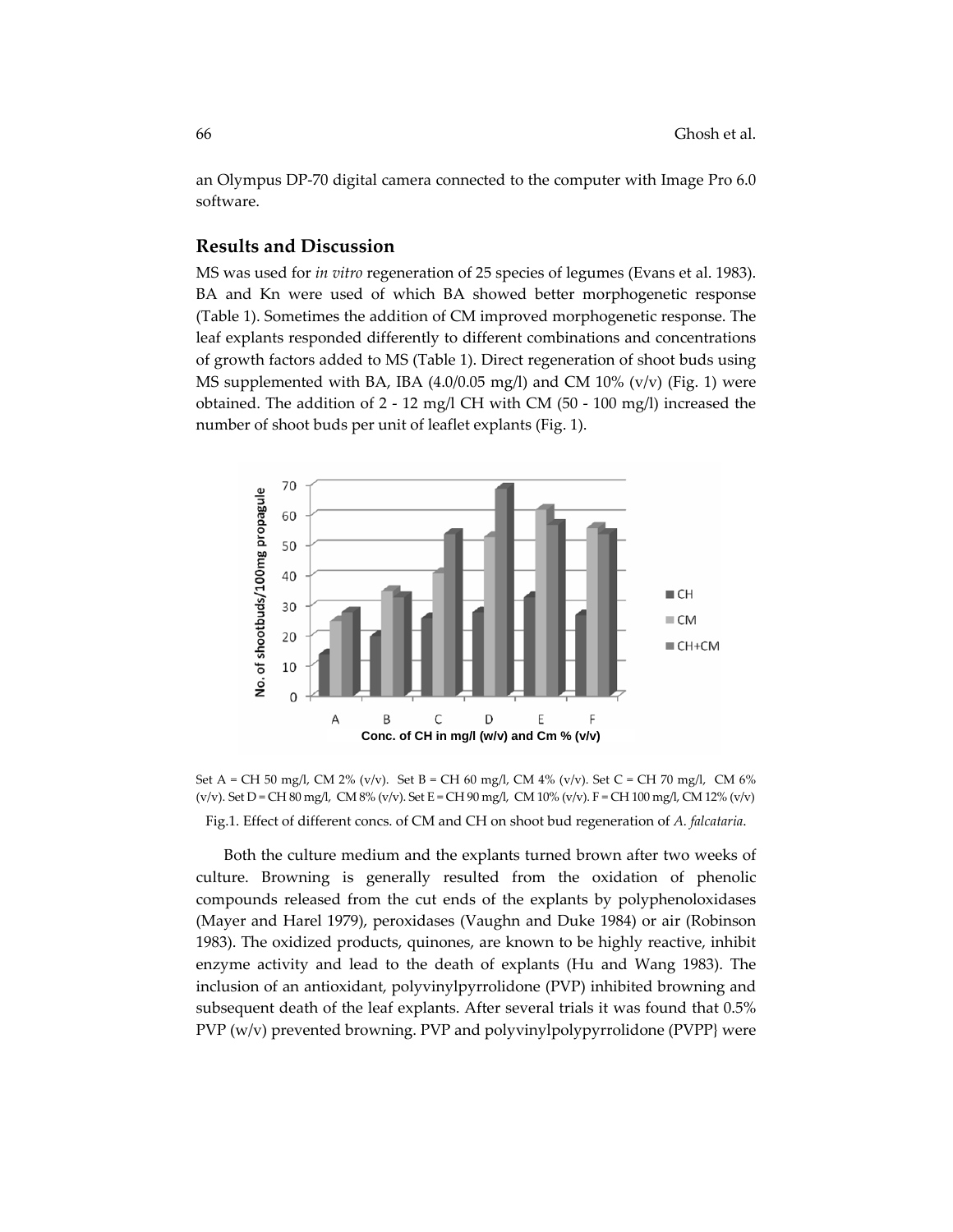Rapid *in vitro* Regeneration and Clonal Propagation 67



Fig. 2A‐H: Steps of regeneration of *Albizia falcataria* from leaflet to the complete plant. A. Regeneration of shoot buds from the leaf explants. B. Shootlets emerged from the buds (GB points to the growing shoot bud and S pointing to the developing shoot). C. Further development of shootlets. D. Emergence of rootlets from the base on addition of IAA and NAA. E,F. Development of root system on filter paper bridge in liquid medium. G. Regenerated plant in the potting soil. H. Regenerated plants showed genetic stability with standard karyotype, 2n = 26 chromosomes.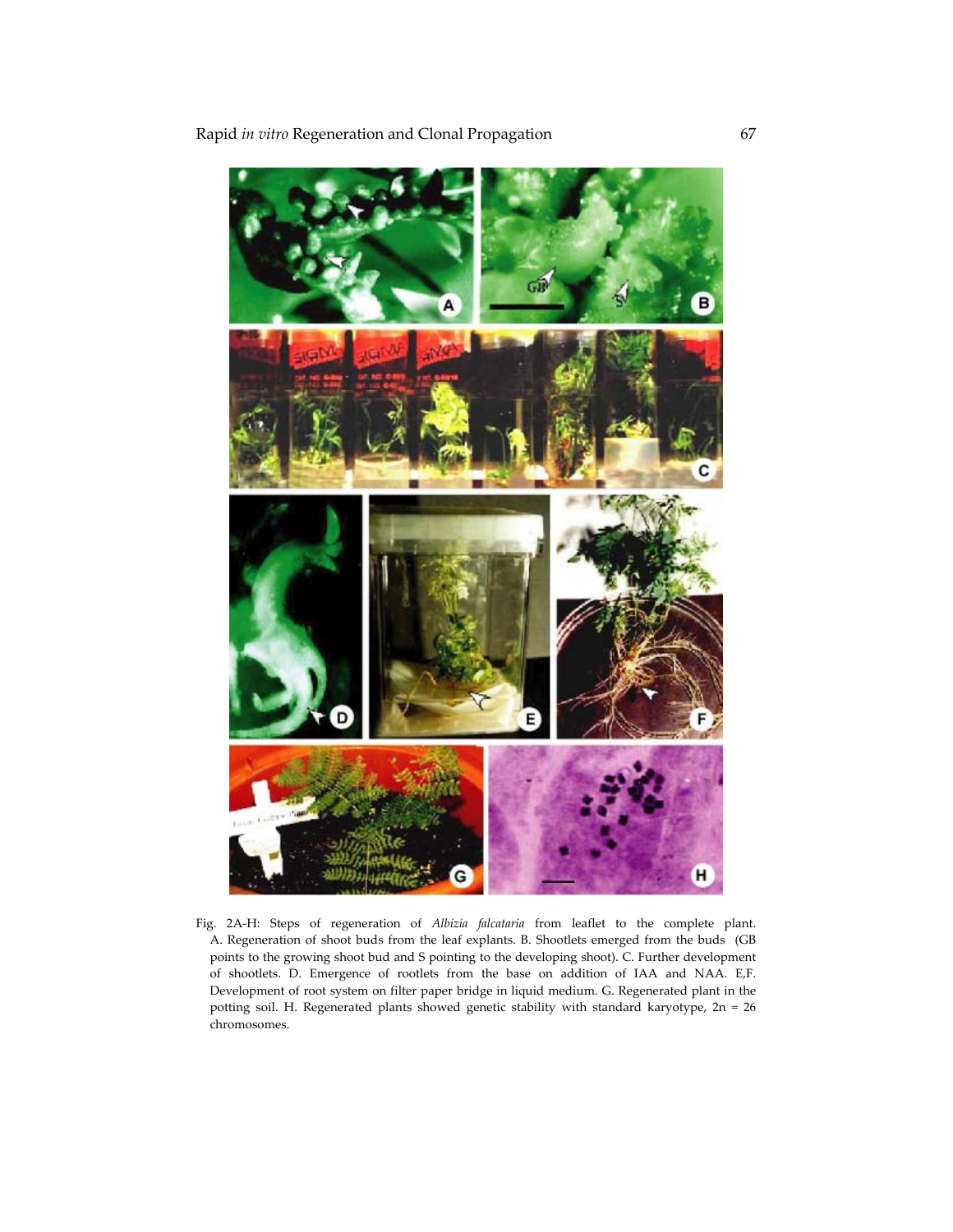added to success in anther culture experiments, resulting in increased pollen embryogenesis probably due to adsorption of the phenol complexes or other inhibiting compounds (Tyagi et al. 1981).

The number of shoots produced per explant varied with the concentrations of CM and CH in the media (Fig. 1). Simultaneous use of both growth regulators showed a stimulatory effect that was on dependent concentration. The concentrations of CM and CH that produced the maximum number of shoot buds (69  $\pm$ Sd 3.6) per 100 mg explants were CM 8% (v/v), CH 80 mg/l (w/v). Increased concentration beyond this optimum of either CM or CH separately or in combination decreased production of shoot buds (Fig. 1). The steps of morphogenesis of the shoot buds were studied using an SZ‐40 Stereo Microscope attached to a goose neck fiber optics light source. Fig. 2A, B and D are showing the stereo‐micrographs of the emergence of shoot buds from the leaflet explants (A), shoot production (B) and root production from the shoot buds (D).

Addition of CH had a radio‐protective effect on the callus tissue that sharply decreased the abnormality indices of the irradiated tissue compared to the culture that was not supplemented (Ghosh 1993).

The formation of organs from explants or callus cultured *in vitro* is a complex piece of plant morphogenesis that is usually influenced by hormonal constitution and growth factor concentration of the culture medium interacting factors complex enough to be very difficult to achieve in the laboratory (Christianson 1987). Independent of BAP concentration, elevated concentration of IBA yielded green shoot buds with white patches, which failed to produce shootlets. At higher concentrations of CM and CH the shoot buds were deformed in shape and failed to produce any shootlet. After a subculture it took two ‐ three weeks for full emergence of the shootlets from shoot buds. Shoot buds that formed above the agar medium produced shootlets while those submerged in the agar medium did not produce any shoot until they were subcultured to the surface of the medium.

An exponential increase of the production of shoot buds occurred with repeated subculturing on fresh medium for a four ‐ five months after which there was a sharp decline in regeneration efficiency. The number of shoot buds produced varied with the frequency of subculture (Fig. 3). After seven months of culture the regenerative potential declined by a significant level, similar to the findings of Franclet and Boulay(1989). It was noticed that long term culture of another leguminous tree *Dalbergia sissoo* Roxb. resulted in an accumulation of genetic errors (Ghosh et al. 1992, and Chatterjee 1998). Microshoots 3 ‐ 4 cm long were transferred to two different sets of medium. One set was agarified half strength MS, the other was liquid half strength MS. Filter paper bridges were used in culture vessels with liquid half strength of MS, upon which shootlets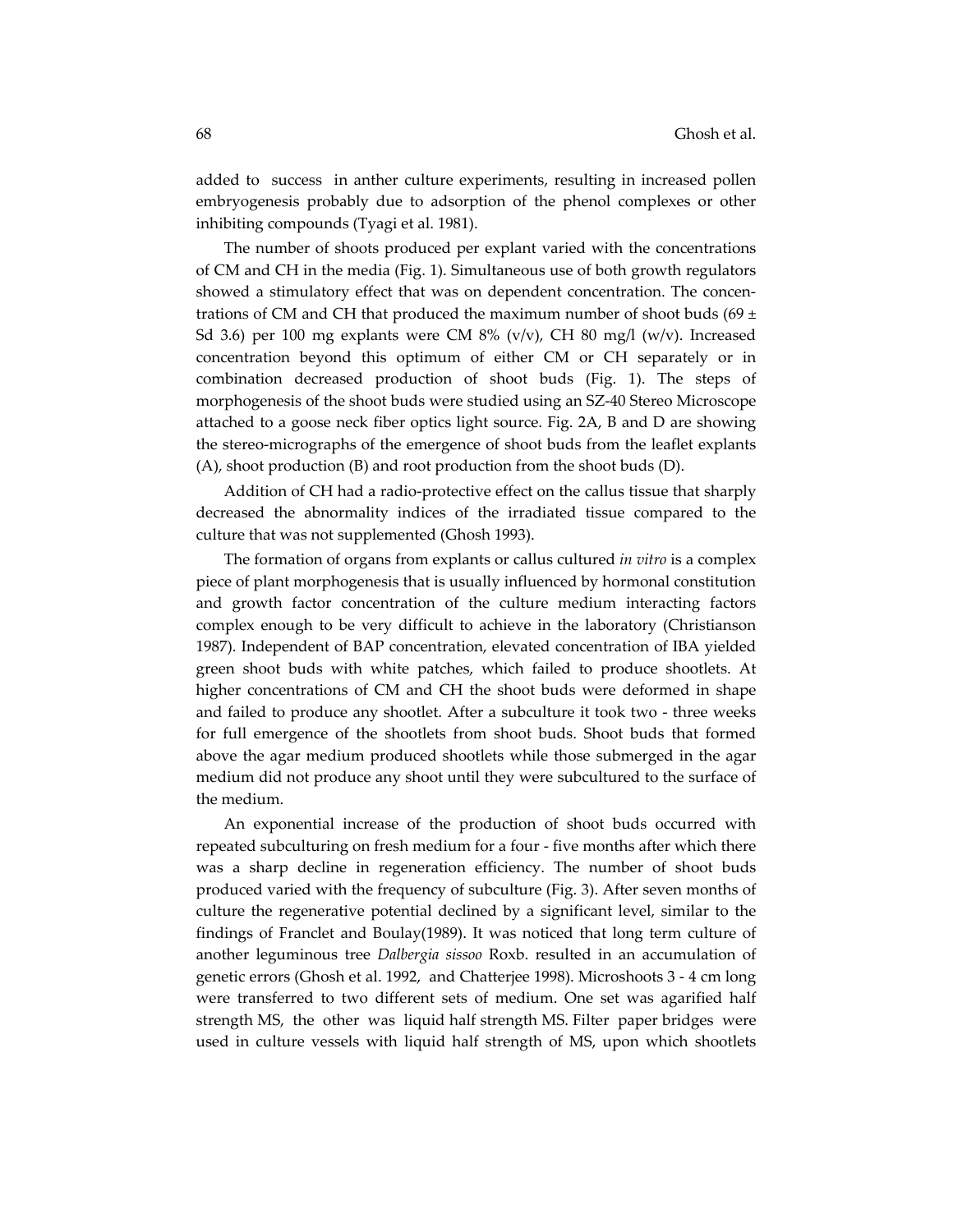were placed to achieve rooting. When NAA and IBA were added at concentrations higher than optimum (2, 0.25 mg/l) it produced deformed or feeble roots that atrophied on subsequent subculture of the plantlets. Liquid half strength of MS modified with NAA (2 mg/l) and IBA (0.25 mg/l) yielded the best result for rhizogenesis from the transferred microshoots (Table 2, Fig. 2F). The transfer from the liquid medium to the hardening solution was easier than the solid medium where there was a higher incidence of damage to the fragile root system. It was difficult to induce roots in the microshoots in the agarified media, a few sets of culture produced white friable callus at the base of the microshoots and failed to accomplish any rhizogenesis. Plantlets with a healthy and well formed root system were transferred to fresh liquid Knop's medium for hardening without the addition of any kind of growth factor. The vessels containing Knop's medium were covered with inverted beakers to maintain high humidity. These measures prevent sudden shock or environmental stress to the plantlets.



Fig. 3. Regeneration of shoot buds via *in vitro* culture of leaf explants of *A. falcataria* varied with the age and frequency of subculture.

Hardening is a critical step in *in vitro* propagation of any plant species. The standard procedure for hardening is to place the plantlets in sterile distilled water. In the present investigation it was found that a pre-exposure of the rooted plantlets in sterile Knop's medium (Salisbury and Ross 1985) for five ‐ six days yielded a better survival rate in the greenhouse than with sterile distilled water.

In the next step the plantlets were transferred to sterile potting soil (Fig. 2G). The plants were about 20 ‐ 22 cm long after 6 weeks when they were transferred to larger pots in the green house. Following the transfer from the culture room to pots, 55 ‐ 60% plants survived. The survival rate was less (30 ‐ 40%) when plants were not hardened in Knop's medium. Sixty per cent plants survived in a field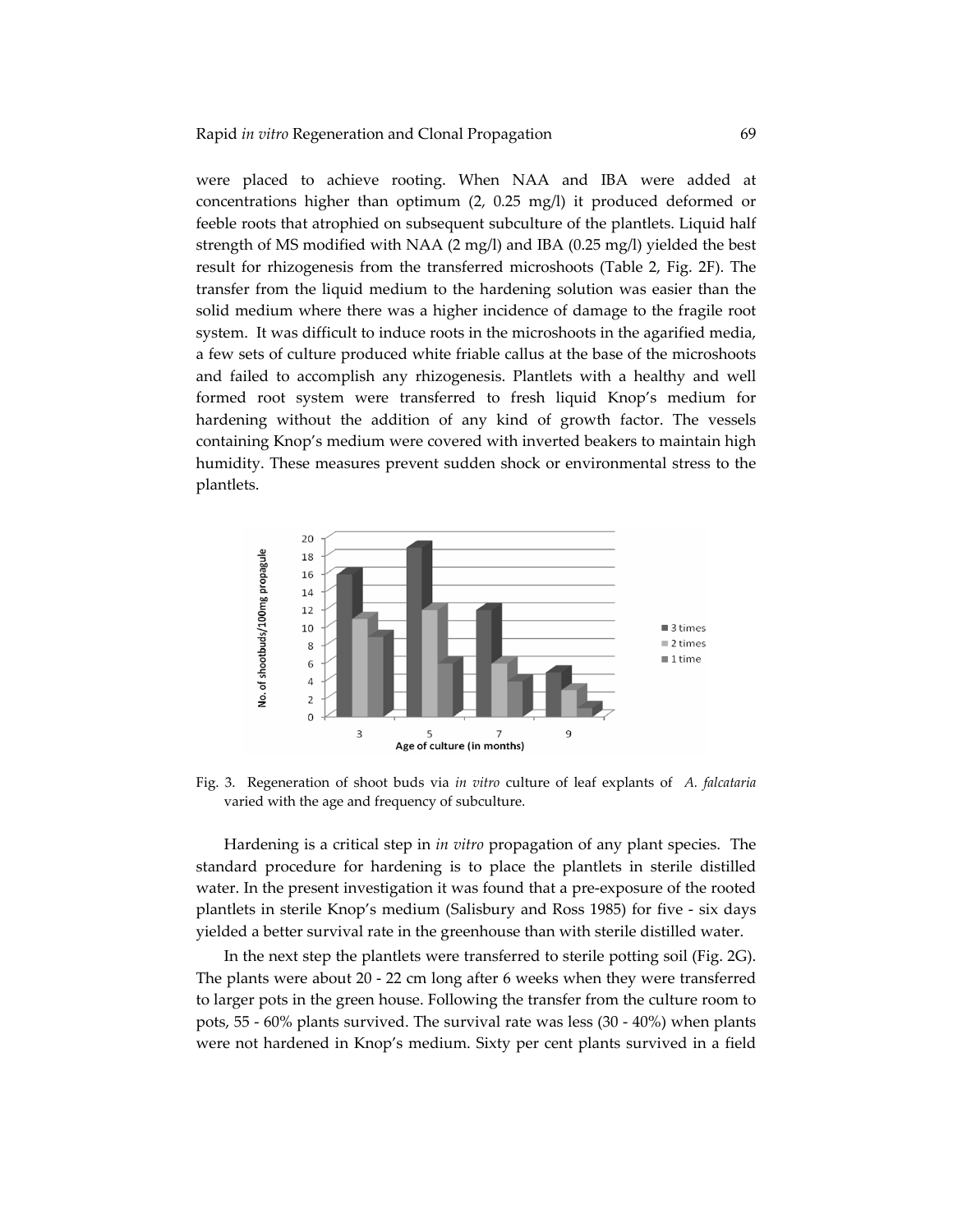trial. Callus‐mediated clones are usually genetically unstable. Plants regenerated from long term callus culture often lack morphological uniformity which is not desirable except in some special cytogenetic improvement programs when extensive screening for varied characters is needed. Cloning *in vivo* and *in vitro* of adult or mature woody plants is adversely affected by characteristics accom‐ panying maturation such as reduced growth rate, reduced or total lack of rooting ability or sometimes the unpleasant phenomenon of plagiotropy (Thompson 1984, Hutchinson 1988). Since culture initiation also depends on the genotype of the plant and the developmental state of the tissue (Murashige 1974, Thomas et al. 1979, Green and Rhodes 1982, Harms et al. 1982) juvenile leaflets were selected as the initiating propagule for the establishment of *in vitro* culture.

| Set | <b>NAA</b><br>(mg/l) | IBA<br>(mg/l) | Response of microshoots<br>(after 14 days)              | % of microshoots<br>responded |
|-----|----------------------|---------------|---------------------------------------------------------|-------------------------------|
| 1.  | 0.1                  | 0.005         | No response                                             | 00                            |
| 2.  | 0.2                  | 0.01          | No response                                             | 00                            |
| 3.  | 0.5                  | 0.02          | White friable callus from<br>the base of the microshoot | $18 - 20$                     |
| 4.  | 1.0                  | 0.20          | Rooting, roots are fragile                              | $35 - 40$                     |
| 5.  | 2.0                  | 0.25          | Profuse rooting from the<br>microoshoots                | $55 - 50$                     |
| 6.  | 4.0                  | 0.50          | A few roots developed                                   | $25 - 30$                     |
| 7.  | 6.0                  | 0.1           | Rooting, roots are<br>deformed and fragile              | $10 - 12$                     |

**Table 2. Liquid half strength of MS showing the rooting in the induction of microshoots.** 

In this investigation the leaflet explants showed a distinct morphogenetic response to particular concentrations of BA and IBA (Table 1). The morpho‐ genetic response could be increased by the addition of two complex growth factors, CM and CH. From the leaflet explants a large number of plantlets can be produced that can be increased exponentially by subsequent subcultures into fresh nutrient medium for a period of time. This avoids the anomalies associated with plants regenerated from callus, cell suspension and protoplast culture (Karp 1989, Larkin and Scowcroft 1981). The authors obtained cultured clones from leaf explants in a very short period and thus avoided the harmful interference of long-term callus culture. The regenerated plants were morphologically identical and were uniform in genetic constitution. Somatic metaphase plate from the root tips of plantlets regenerated *in vitro* showed a constant 2n = 26 chromosome number in a standard karyotype of *Albizia falcataria* (Fig. 2H). This corresponds to karyotypes from root tips of *Albizia falcataria* grown from seed (Ghosh 1993). The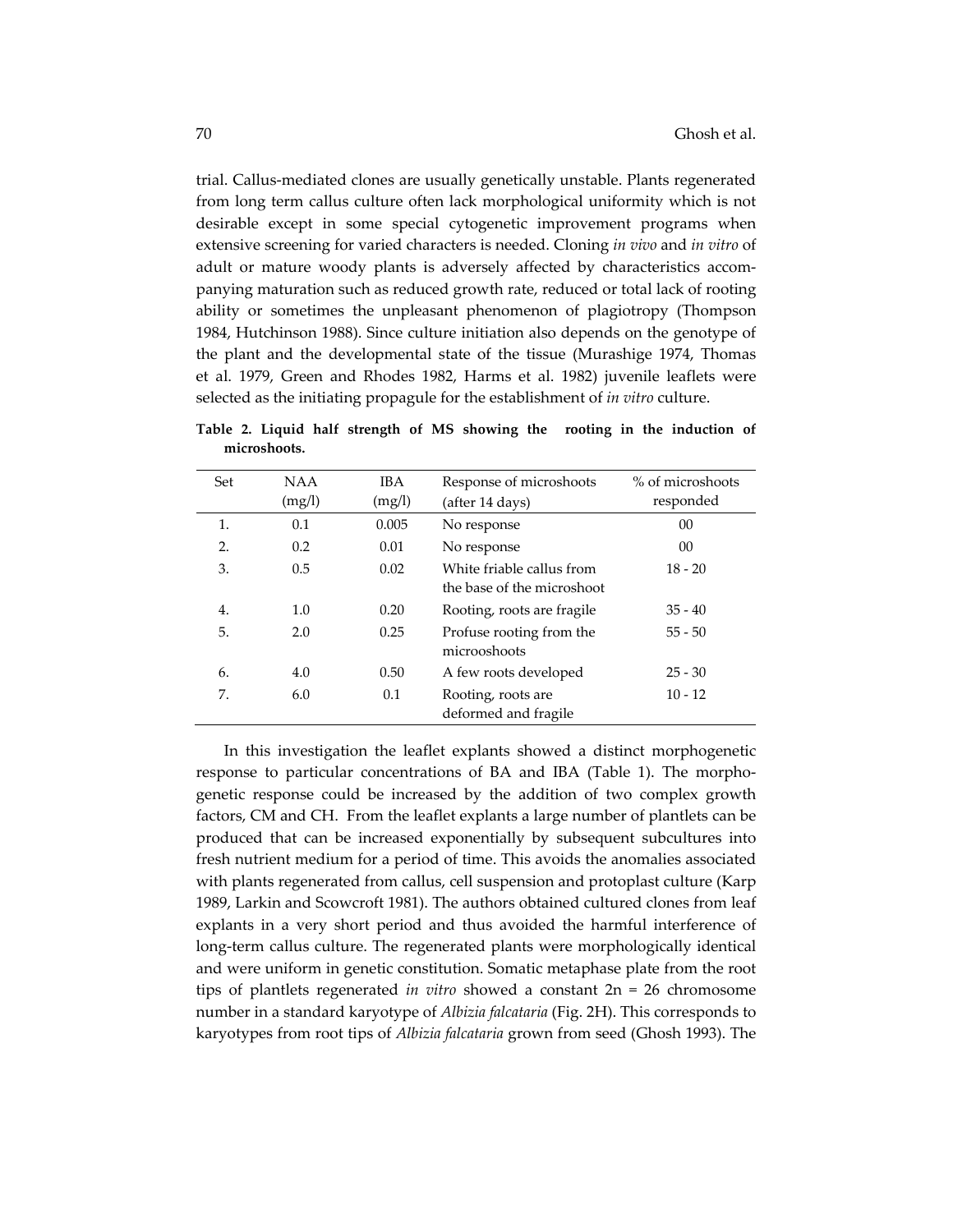Rapid *in vitro* Regeneration and Clonal Propagation 71

potential technology of clonal multiplication from leaflet explants without callus intervention will stimulate further research into *in vitro* culture of tree species, an area that needs much attention for clonal multiplication of tree species for proper utilization and conservation of their genetic resources.

#### **References**

- **Bonga JM** (1977) Application of tissue culture in forestry. *In:* J. Reinert and YPS Bajaj (eds.), Plant Cell, Tissue and Organ Culture, Springer‐Verlag, New York, p. 93.
- **Christianson ML** (1987) Casual events in morphogenesis. *In :* CE Green (eds.), Plant Tissue and Cell Culture (Sixth International Congress on Plant tissue and Cell Culture, 1986 : University of Minnesota), Alan R. Liss Inc., NY, pp. 45‐55.
- **Conger BV (1981)** Cloning agricultural plants via *in vitro* techniques. CRC Press, Boca Raton, Florida. pp. 1‐64.
- **D'Amato F** (1978) Chromosome number variation in cultured cells and regenerated plants. *In:* TA Thorpe (eds.), Frontiers of Plant Tissue Culture 1978, the International Association of Plant Tissue Culture, Calgary, Canada, p. 287.
- **Dassanayake MD** and **Fosberg FR** (1980) A revised handbook to the flora of Ceylon. Oxford and IBH publishing Co., New Delhi. pp. 1‐20.
- **Evans HA and Nason A** (1953) Knop's medium. *In:* Plant Physiology **28**, pp. 233‐254.
- **Evans DA, Sharp WR Ammirato PV** and **Yamada Y** (1983) Handbook of Plant Cell Culture. MacMillan, New York, Vol. **1**, pp. 24‐67.
- **Foster SA** and **Janson CH** (1985) The relationship between seed size and establishment conditions in tropical woody plants. Ecology **66**: 773‐780.
- **Franclet A** and **Boulay M** (1989) *In:* JS Pereira and JJ Landsberg (eds.). Biomass production by fast growing trees Kluwer Acad. Pub. Dordrecht. pp. 267‐274.
- **Ghosh N** and **Chatterjee A** (1992) Cytological studies on the effect of gamma radiation on *Albizia procera* Benth. *In:* G.K. Manna and S.C. Roy (eds.). Perspectives in Cytology and Genetics **7**: 1199‐1209.
- **Ghosh N** and **Chatterjee A** (1992) Cytological study on the effect of aging on callus cultures of *Dalbergia sissoo* Roxb. Plant Sciences in the Nineties, pp. 440‐447.
- **Ghosh N** (1993) Cytogenetical and tissue cultural investigations on some tree species, Ph.D. thesis in Botany, University of Calcutta, India. pp. 1‐240.
- **Ghosh N Smith DW** and **Chatterjee A** (1995) Cytological effects of gamma‐radiation on *in vitro* culture of *Albizia falcataria*. G. K. Manna and S.C. Roy (eds.). Perspectives in Cytology and Genetics **8**: 97‐107.
- **Ghosh N, Chatterjee A, Sinha A** and **Smith DW** (1998) Somaclonal variation in *in vitro* culture of *Dalbergia sissoo* Roxb. ‐ a leguminous tree. 1998. GK Manna and SC Roy (eds.). Perspectives in Cytology and Genetics **9**: 685‐696.
- **Green C E** and **Rhodes CA** (1982) Plant regeneration in tissue cultures of maize. *In* W.F. Sheridan (ed.) Maize for Biological Research. University of North Dakota Press, Grand forks, ND, USA. pp. 367‐372.
- **Harms CT, Oertli JJ** and **Widholm JM** (1982) Characterization of amino acid analogue resistant somatic hybrid cell lines of *Daucus carota* L. Z. Pflanzenphysiol **106**: 239‐49.